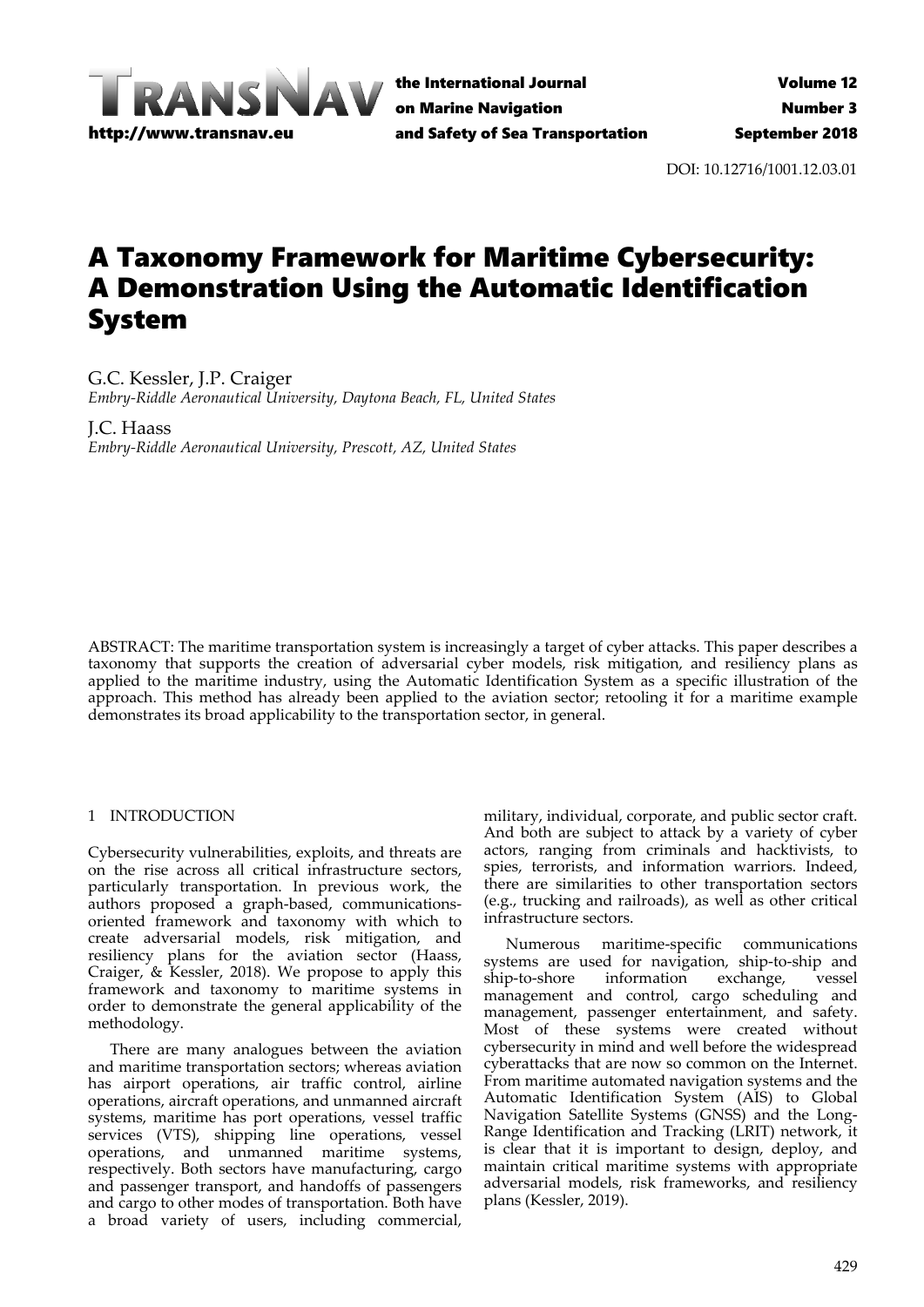Using a general system‐of‐systems approach outlined in a review paper by Haass, Sampigethaya, and Capezzuto (2016) and an aviation‐specific application of the approach described by Haass et al.  $(2018)$ , this paper provides a framework for addressing maritime cybersecurity challenges in a systematic fashion, rather than on an isolated and *ad hoc* system‐by‐system or protocol‐by‐protocol basis (Mansouri, Gorod, Wakeman, & Sauser, 2009). Where possible, a system will be isolated and reflected in the decision tree taxonomy. Dependencies and shared assumptions can be expressed with a language useful for the many constituents within the maritime environment. Through the application of this framework, many cybersecurity issues can be addressed, including communication challenges that will be particularly important as unmanned and autonomous systems are incorporated into the shared maritime space (MarEx, 2018; Ridden, 2018).

#### 2 THE MARITIME SYSTEM

The importance of the maritime transportation system (MTS) to the global and national economy cannot be over‐stated. Globally, roughly 94,000 ships, with an asset value of nearly \$1.5 trillion, transport more than \$19 trillion of cargo each year, with an annual trade value increase of about 3% (Barki & Délèze‐Black, 2017).

In the U.S. alone, 53% of imports and 38% of exports are by ship, and maritime represents the largest import/export transportation modality. Furthermore, the U.S. has been the largest importer and second largest exporter of containerized cargo for most of the last decade (World Shipping Council, n.d.). Maritime cargo contributes at least \$649 billion annually to the U.S. gross domestic product and supports more than 13 million jobs. The U.S. MTS also includes 25,000 miles of navigable channels, more than 360 ports, at least 3700 marine terminals, and more than 12 million recreational boats (DOT, n.d.).



Figure 1. Components and communication pathways within the AIS system, and dependencies upon the Global Navigation Satellite System and Radio Frequency(RF) Network.

The global maritime system -- including all civilian, commercial, and military ship traffic ‐‐ is actually a system of systems. Each system can be described as a set of components and the communication pathways between those components. Of course, one system can also be seen as having dependencies upon other systems as all of the systems intercommunicate (Figure 1).

There are many communications systems used within the MTS including all of the data networking at ports, on board ships, within a shipping line, between supply chain partners, and more. Communications within and between systems are dependent upon protocols whose behavior will be dictated by the specific system. Vulnerability analysis requires recognition of the uniqueness of each system and application, and needs to include the examination of all types of disruption ranging from weather to hostile actions; this is known as the *all‐hazards approach*. This categorization distinguishes between vulnerabilities that impact only cyber systems (e.g., data, information, and communication) from those that include cyber‐physical threats (e.g., control, navigation, or other systems) (Roberts, 2015; Serpanos, 2018). Indeed, this categorization also allows us to distinguish between vulnerabilities that we can control or mitigate (e.g., attacks by people) and those that we cannot control (e.g., nature, weather, stochastic failure).

An individual ship is itself a complex cyberphysical network node with a large variety of communication systems for crew, passengers, external sources, and internal operations, including:

- Bridge Navigation Systems (e.g., GPS, Electronic Chart Display and Information System [ECDIS], AIS, LRIT)
- External Communication Systems (e.g., satellite communications, FleetBroadband, Internet)
- Mechanical Systems (e.g., main engine, auxiliary engine, steering control, ballast management)
- Ship Monitoring and Security Systems (e.g., closed‐circuit television, Ship Security Alert System [SSAS], access control systems, sensors)
- Cargo Handling Systems (e.g., valve remote control systems, level/pressure monitoring systems)
- Other specialized networks (e.g., Combat Command & Control Systems on warships, Entertainment Systems and Point‐Of‐Sale terminals on passenger vessels; Vessel Management Systems on commercial fishing vessels)

Ship electronics, sensors, and actuators are all integrated within the communication systems listed above. Internet‐of‐Things (IoT) devices will become increasingly ubiquitous as smart ships and smart ports evolve. The huge amount of information gathered by Vessel Data Recorders (VDR) demonstrate the complexity and number of critical components that a cybersecurity taxonomy must address when considering event logging or cybersecurity incidents.

The proposed framework supports the assignment of types of vulnerabilities, attacks, and exploits with their potential disruptive effects, ranging from critical (e.g., vessel stability and safety) to minor (e.g., reduction in entertainment or service quality). Cyber components include the core software, computing,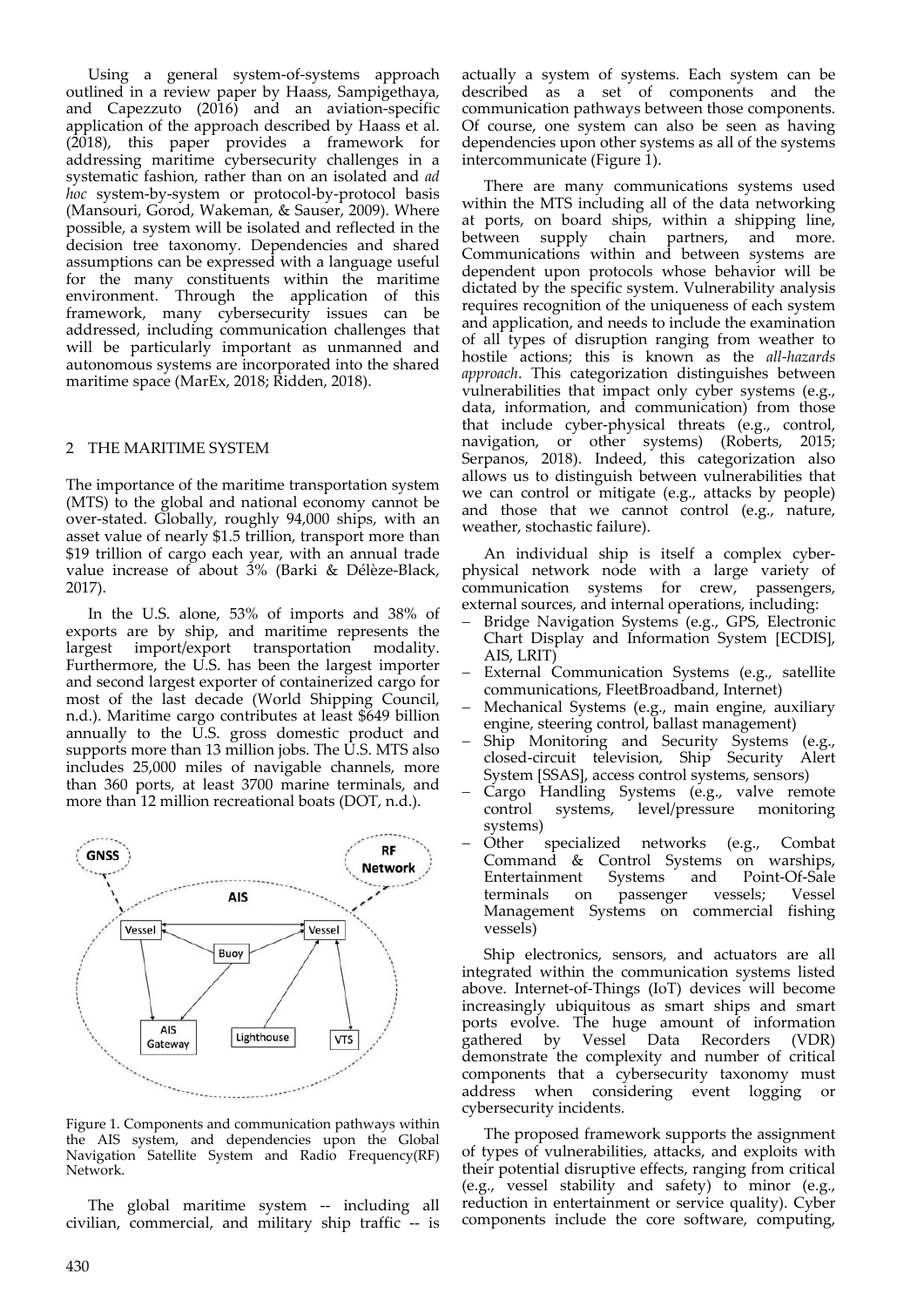and network infrastructure of the ship itself, together with additional shipping line-specific software systems. Additionally, GPS, ECDIS, AIS, and other systems include real‐time updates while underway, and can include different nodes as the vessel crosses global boundaries.

An adversary can be thought of as another part ‐‐ albeit a malicious one ‐‐ of the system of systems. An actor is *malicious* if they attempt to modify, subvert, or in any other way cause the cyber or cyber-physical system to behave beyond the limits of its intended operation. For purposes of the remainder of this paper, we will explore AIS in some detail as an example of the application of this analysis.

### 3 AIS BACKGROUND

The Automatic Identification System is a tracking system that allows a vessel to view local marine traffic (i.e., within 10‐20 nautical miles) and to be seen by other nearby ships or AIS equipment installations. AIS was originally designed so that a ship fitted with an appropriate chartplotter could view the local traffic and quickly determine any given shipʹs name, unique International Maritime Organization (IMO) registration number, size (i.e., length, beam, draft, and gross tonnage), position (latitude and longitude), course, bearing, destination, status (e.g., anchored, docked, underway under power, etc.), and other information (Figure 2). More recently, many Web sites collect and aggregate AIS information and have created a database so that anyone can look up information about any AIS‐equipped vessel in near‐ real‐time (Figure 3).



Figure 2. Chartplotter display including AIS data, showing ships in the local area (from

*https://www.navcen.uscg.gov/images/WhatYouSeeWithAIS.jpg*).

AIS was introduced in the 2002 International Convention for the Safety of Life at Sea (SOLAS). Chapter V of the SOLAS agreement, titled "Safety of Navigation," mandates that ships of a certain size and/or function carry AIS transceivers as an additional safety measure (IMO, 2002). Ships in U.S. waters generally fall under U.S. Coast Guard (USCG) regulations; 33 CFR 164.46 defines AIS requirements, which include all vessels of 1600 or more gross tons, commercial power vessels 65 or more feet (19.8 meters) in length, and a power vessel certified to

carry more than 150 passengers; warships are exempted from AIS requirements although all modern warships carry AIS (USCG, 2018).

A key component of AIS is the use of precise positioning technology. AIS does not specify ‐‐ nor does it depend upon ‐‐ which GNSS is employed; AIS merely broadcasts a position using a feed from the ship's navigation and positioning system. That said, any cybersecurity vulnerabilities in the vesselʹs GNSS will affect the precision of the AIS transmissions regarding location. GNSS vulnerabilities, particularly those related to GPS, are integral to AIS vulnerabilities but will not be specifically addressed in this paper (except as they affect AIS) (Czaplewski & Goward, 2016).

#### **ATRIA**

| MMSI:      | 226099000        | IMO:                 | 9595137            |
|------------|------------------|----------------------|--------------------|
| Callsign:  | <b>FICZ</b>      | Type:                | Tanker             |
| Length:    | 184 m            | Width:               | 27 <sub>m</sub>    |
| Depth:     | 16.7 m           | Build:               | *****              |
| Gross ton: | *****            | DWT:                 | *****              |
| Last time: | 2018-01-22 15:22 |                      |                    |
| Status:    | At anchor        |                      |                    |
| Latitude:  | 41-19.452N       | Longitude: 2-11.310E |                    |
| Course:    | $200.3^\circ$    | Truehead:            | $88^\circ$         |
| Speed:     | 0 kts            | Draught:             | 7.2 <sub>m</sub>   |
| ETA:       | 01-20 17:30      | Dest:                | <b>FRSET ESBCN</b> |
|            |                  |                      |                    |

Figure 3. AIS information from a Web aggregator (screen shot from *http://www.findship.co*).

AIS communications protocols are described in International Telecommunication Union<br>Radiocommunication sector (ITU-R) Radiocommunication sector Recommendations M.585‐7 and M.1371‐5 (ITU, 2014, 2015). AIS employs a shared radio‐communication channel using a form of time‐division multiple access (TDMA). Time on the radio channel is divided into 2,250 slots per minute so that each slot has a duration of 26.67 milliseconds. The protocol defines how AIS stations stay in synchronization so that they do not overlap their transmissions and advertise when they will be transmitting next. New AIS stations, such as those on a ship coming within radio range close to other ships, can also be added to the lineup of transmitters on the channel (Wikipedia, 2018).

SOLAS‐compliant Class A AIS transponders employ a Self‐Organizing TDMA (SOTDMA) broadcast mode, transmitting information every 2 to 10 seconds while underway<sup>1</sup> and every three minutes while at anchor; these transponders can also transmit and receive safety‐related text messages. Less expensive Class B AIS transponders employ a Carrier-<br>Sense TDMA (CSTDMA) broadcast mode, Sense TDMA (CSTDMA) broadcast mode, transmitting dynamic information (e.g., position, course, and speed) every 30‐180 seconds, static data (e.g., vessel name and IMO number) every six

<sup>&</sup>lt;u> Andrew Maria (1989)</u>  $1$  The rate of transmission is dependent upon the ship's speed and whether they are changing course or not; faster and/or maneuvering vessels transmit more frequently than slower vessels that are on a steady course.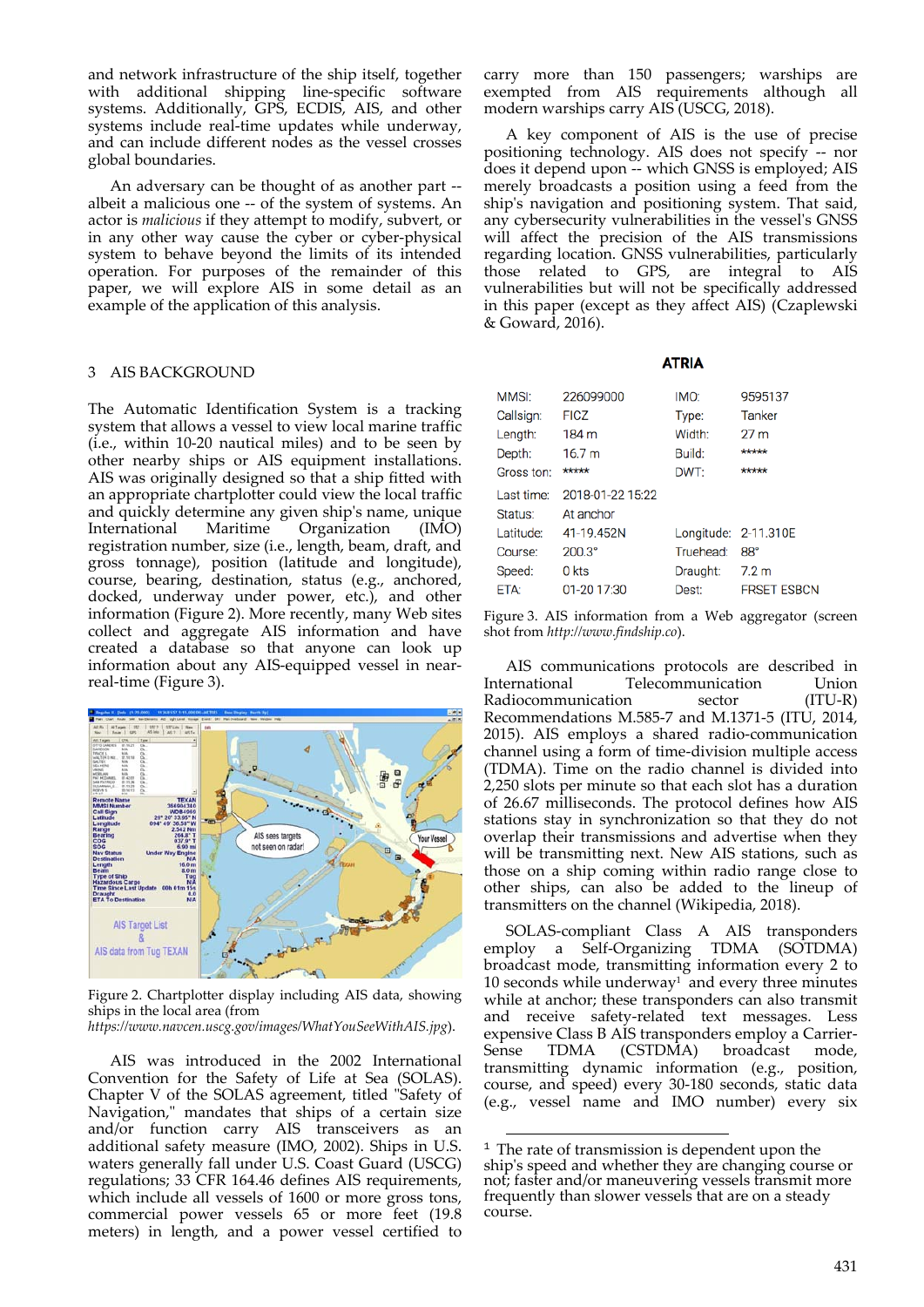minutes, and, optionally, safety‐related text messages (Shine Micro, n.d.; Wikipedia, 2018).

AIS messages are formatted according to the National Marine Electronics Association (NMEA) 0183 serial communications protocol standard and are referred to as *sentences*. The two common AIS sentences are !AIVDM (data received from other vessels) and !AIVDO (vesselʹs transmitted information). There are just over two dozen AIS message types. At a data rate of 9600 bits/sec, messages are limited to 256 bits of information per time slot. AIS employs maritime very high frequency (VHF) channels 87B (161.975 MHz) and 88B (162.025 MHz) (Raymond, 2016; Wikipedia, 2018.

## 4 SECURITY CONCERNS

AIS improves vessel traffic management and safety through increased situational awareness. AIS messages, however, are transmitted in plaintext, which introduces a potential security risk since these unencrypted AIS messages can be read by anyone with a receiver. Add to this the Web sites with instructions for building AIS receivers using inexpensive hardware<sup>2</sup> and open source software<sup>3</sup> and it is clear that AIS is vulnerable to a variety of exploits.

Attacks on AIS, and information in general, can affect the information's confidentiality, integrity, and availability (the so‐called *CIA Triad*) as well as three other characteristics, namely, possession, authenticity, and utility; these six together are sometimes called the *Parkerian Hexad* (Parker, 2015):

- *Confidentiality* refers to protecting information from unauthorized access or disclosure.
- *Integrity* refers to the state of information being free from inadvertent or deliberate manipulation.
- *Availability* refers to the usersʹ ability to access information when needed.
- *Possession* (or *control*) refers to the loss of data by the authorized user (even if the "thief" cannot access the data).
- *Authenticity* (aka *authentication*) refers to being able to prove the identity of the sender of information.
- *Utility* refers to the usefulness of the data to the user (e.g., possessing encrypted data without a decryption key or receiving a message to do something after the date when the action is required are examples of low utility)

Plaintext messages have long been a security vulnerability in the storage of data on computers and transmission of data on networks. Various types of protections have been implemented in order to protect information and information systems from attacks on all elements of the Parkerian hexad. Cryptography plays a particularly key role in protecting the confidentiality, integrity, and authenticity of information. In its most simple form, the process of creating encrypted ciphertext requires the original unencrypted plaintext message, an

encryption algorithm, and a key (or, sometimes, two keys). Secret key cryptographic protocols protect data confidentiality because ciphertext is unreadable as long as the key required to decrypt the message remains secret. One‐way cryptographic hashes are used to verify the integrity of a message, using a mathematical algorithm that provides a digital fingerprint of the message; changing even one bit in a message will cause the hash value to change, indicating that the content of the message has changed. Message authentication codes (MAC) use a shared secret key and can be used to verify the integrity of a message, as well as providing authentication, verifying the identity of the message sender. Authentication can also be provided using public key cryptographic methods (Kessler, 2018).

The AIS protocols provide no internal mechanism for message integrity and encryption. While some AIS products have the ability to transmit and receive using an encryption mode, the methods are proprietary and are designed to allow a "fleet" of ships to see each other but not be seen outside of the encrypted group. Indeed, the U.S. Coast Guard has described Encrypted AIS (EAIS) for military and law<br>enforcement purposes, although products enforcement purposes, although products implementing that specification are not generally available to civilian classes of vessels (USCG, 2014).

AIS was designed to assist vessels in situational awareness by providing them knowledge of maritime traffic beyond their ability to visualize it and beyond the capability of traditional radar. By the nature of AIS broadcasts, then, a lot of information can be received by anyone who just wants to know what is going on in their proximity, which might include individuals with nefarious intent such as pirates, terrorists, or other criminal actors. But this level of *information leakage* is nothing compared to aggregation sites that broadcast on the Web the location of thousands of ships around the globe, such as FindShip, MarineTraffic, VesselFinder, Vesseltracker, and many more. The IMO Maritime Safety Committee warned about the dangers of this information leakage as far back as 2004, noting that "the publication on the world-wide web... of AIS data transmitted by ships could be detrimental to the safety and security of ships and port facilities and was undermining the efforts of the Organization and its Member States to enhance the safety of navigation and security in the international maritime transport sector" (IMO, 2018, para. 1).

#### 5 THREAT ASSESSMENTS

There are a variety of approaches to examining the security threat landscape in any system. We will examine several here and apply them to AIS. Figure 4 provides a graphical overview of AIS components, communication pathways, and threat vectors. In this description, each component ‐‐ including bad actors ‐‐ is shown along with communication links composed of valid messages, software‐based threats, and radio frequency‐based threats. This is a similar approach taken by graph theory, by identifying the communicating elements and the communication

<sup>2</sup> E.g., https://www.partmarine.com/blog/wireless\_

ais\_howto

<sup>3</sup> E.g., https://opencpn.org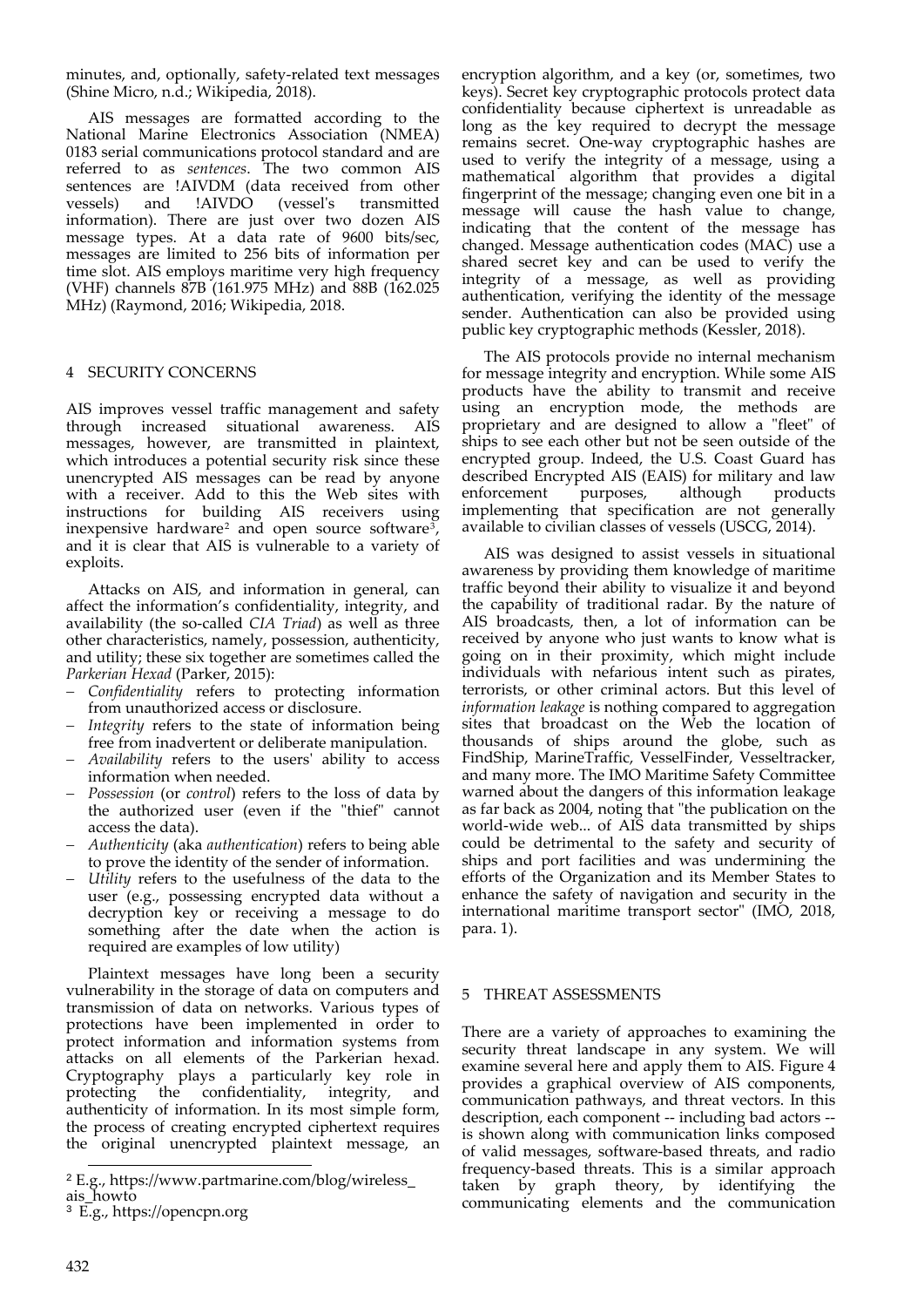links (Boukhtouta, Mouheb, Debbabi, Alfandi, Iqbal, & El Barachi, 2015).



Figure 4. AIS components, communication pathways, and attack vectors (modified from Balduzzi, Wilhoit, & Pasta, 2014)

As mentioned earlier in the paper, there are lessons that the various transportation sectors can learn from each other in terms of cybersecurity. A great deal of work has gone into studying security vulnerabilities of Automatic Dependent Surveillance‐ Broadcast (ADS‐B), a system for providing aircraft in flight with the same situational awareness as AIS provides ships at sea. It has been instructive to see how some of the ADS-B security literature applies to the maritime domain.

Based upon a threat assessment model for ADS‐B described by Gauthier and Seker (2018), we can identify three primary types of intentional, human‐ initiated cyberattacks on AIS:

- Disruption of GPS<sup>4</sup> signals
- Jamming of the wireless communications
- Manipulation of AIS transmissions

This perspective is very much in line with the system of systems approach; each of the three main categories actually represents a different system that must be secured in order to secure AIS; namely, GNSS or other positioning systems, radiocommunication propagation paths, and AIS transceivers. We can further subdivide the AIS category above into:

- Message injection (spoofing)
- Message deletion (denial-of-service)
- Message modification (alteration of message contents (data diddling)

Strohmeier et al. (2015) identified five primary threat categories to ADS‐B that can also apply to AIS; the first is a passive attack and the remaining are active attacks:

- *Eavesdropping* is a simple, passive attack that can be easily accomplished since AIS is, by definition, a broadcast radio system. Furthermore, messages are generally transmitted in an unencrypted state.
- *Jamming* can occur at both the ground station level or at the vessel level, and can include an attack accomplished by jamming radio signals or a

<u> 1989 - Johann Barbara, martxa alemaniar a</u>

denial‐of‐service attack making AIS transmission slots unavailable.

- *Message injection* involves inserting spurious messages into the vessel traffic communication system. This is possible because AIS messages are unencrypted and the source of the message is not authenticated.
- *Message deletion* is accomplished through destructive or constructive interference, the latter of which is accomplished by producing a significant number of bit errors in the message, causing the receiving party to drop the message due to data corruption.
- *Message modification* is initiated by altering a message's bit stream, generally by bit-flipping (i.e., changing a  $0$  to a  $1$  or a  $1$  to a  $0$ ) or overshadowing (i.e., using a high‐power transmission source to overwrite part of, or an entire, target message).

In an effort to apply these two approaches, plus the Parkerian Hexad described earlier, we need to identify some specific potential information security vulnerabilities in AIS. Combining attack descriptions from a variety of sources (including Balduzzi et al., 2014; Gauthier & Seker, 2018; Purton, Abbass, & Alam, 2010; and Strohmeier, Lenders, & Martinovic, 2015), we can identify the following cyber threats to AIS:

- 1 GPS signal jamming
- 2 GPS device failure or poor quality transmissions
- 3 AIS device powered down
- 4 AIS device malfunction
- 5 AIS programming error
- 6 AIS radio channel jamming
- 7 AIS radio transmission bit errors<br>8 AIS vessel spoofing
- 8 AIS vessel spoofing<br>9 AIS traffic eavesdro
- AIS traffic eavesdropping
- 10 AIS system flooding
- 11 Ghost vessel
- 12 Closest Point‐of‐Approach/AIS Search‐and‐Rescue Transponder (CPA/AIS‐SART) spoofing
- 13 Vessel disappearance
- 14 Aids‐to‐Navigation (AtoN) spoofing
- 15 Data diddling
- 16 Weather forecast spoofing

Table 1 summarizes these cyber threats to AIS and classifies them according to the Parkerian Hexad vulnerability, and using the systems approach and categories described above.

Table 1 suggests that while the Parkerian Hexad provides a useful way to generally categorize the impact of vulnerabilities, it is not useful in describing specific threat vectors and vulnerabilities in given cyber systems. This said, this table does seem to suggest that there are more threats to integrity and authenticity than to availability, which is not surprising given the lack of integrity and authentication checks in AIS. We also see that models that focus only on human‐initiated attacks are not sufficient to describe the suite of threats to information within a given system.

<sup>4</sup> Any references to *GPS* also applies to any GNSS.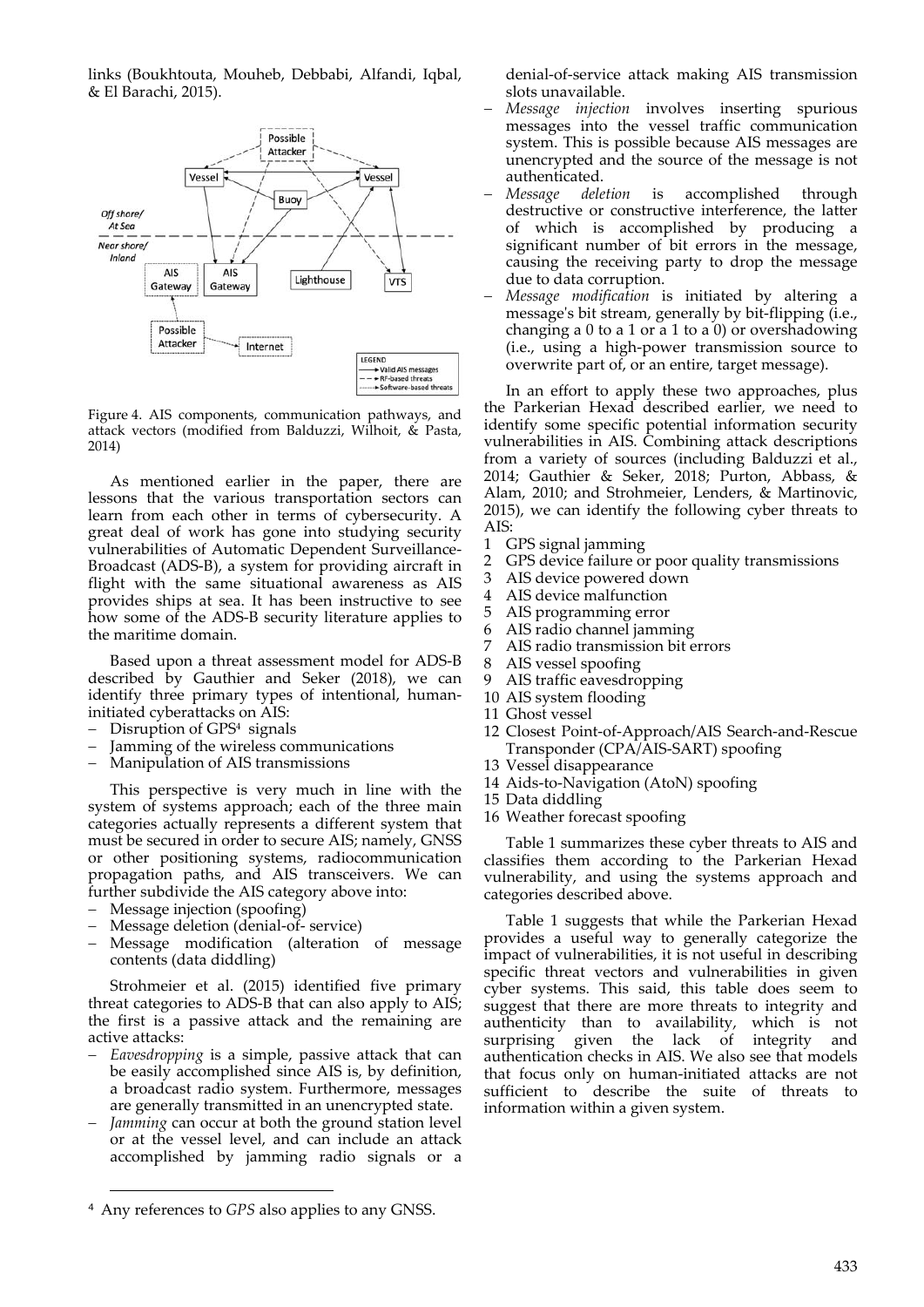| Table 1. AIS Cyber Risk Summary Using Descriptors from the Parkerian Hexad (Parker, 2015), Systems Approach (Gauthier |  |
|-----------------------------------------------------------------------------------------------------------------------|--|
| & Seker, 2018), and Threat Category Approach (Strohmeier et al., 2015).                                               |  |

| Attack                        | Parkerian Hexad                                | Systems           | <b>Threat Category</b> |
|-------------------------------|------------------------------------------------|-------------------|------------------------|
| GPS jamming                   | Availability                                   | GPS/Jamming       | Jamming                |
| GPS failure/poor transmission | Availability                                   | <b>GPS</b>        | (nature, installation) |
| AIS device off                | Availability                                   | (human error)     | (human error)          |
| AIS malfunction               | Availability                                   | (nature)          | (nature)               |
| AIS bad data                  | Integrity, Availability, Utility               | (human error)     | (human error)          |
| AIS jamming                   | Availability                                   | Jamming           | Jamming                |
| AIS bit errors                | Availability                                   | (nature)          | (nature)               |
| Vessel spoofing               | Integrity, Authenticity                        | Msg. injection    | Msg. injection         |
| Eavesdropping                 | Confidentiality, Authenticity                  | n/a               | Eavesdropping          |
| Flooding                      | Availability                                   | Msg. injection    | Msg. injection         |
| Ghost vessel                  | Integrity, Authenticity, Utility               | Msg. injection    | Msg. injection         |
| CPA/AIS-SART spoofing         | Integrity, Authenticity, Utility               | Msg. injection    | Msg. injection         |
| Disappearance                 | Integrity, Availability                        | Msg. deletion     | Msg. deletion          |
| AtoN spoofing                 | Integrity, Authenticity, Utility               | Msg. injection    | Msg. injection         |
| Data diddling                 | Integrity, Availability, Authenticity, Utility | Msg. modification | Msg. modification      |
| Weather spoofing              | Integrity, Authenticity, Utility               | Msg. injection    | Msg. injection         |

Table 1 also suggests that while the "systems of systems" method is an inviting approach to understanding the vulnerabilities in the system in question ‐‐ here, AIS ‐‐ it does not necessarily help in the defense of that system. In particular, an AIS device vendor or software designer must be aware of AIS dependencies on GPS and radio frequency (RF) vulnerabilities but, in fact, cannot do anything to control them. As an example, AIS will fail if someone turns off the GPS receiver yet no AIS protections can defend against that eventuality. Indeed, if we were to analyze every GPS and radio transmission vulnerability in order to understand AIS, we would have to consider additional systemsʹ vulnerabilities as they might impact GPS and radio. Ultimately, someone designing AIS equipment has to be aware of the dependency on GPS, for example, and may even put in some mechanisms to test the integrity of the GPS feed, but cannot protect AIS from all of the problems that GPS might have.

#### 6 RISK ASSESSMENT AND MANAGEMENT

The threats identified above include intentional attacks from human bad actors as well as errors due to natural causes. In order to prepare appropriate risk management plans, a proper risk assessment must be performed. Common risk management analysis for information systems includes accounting for natural threats or hazards (e.g., hurricanes, floods, and blizzards) as well as equipment failure. This all‐ hazards approach speaks to the fact that a natural disaster is as devastating as a deliberate attack but, from the perspective of initial response, all that matters is the immediate impact of an event rather than the actual attack vector.

Identifying vulnerabilities is only the first step in building a cyber defense and understanding the true potential impact of these vulnerabilities. Not all vulnerabilities are equally exploitable or likely; therefore, a risk assessment must be conducted on each vulnerability so that one can determine how to manage these risks. Unless clear quantitative measures are available, a qualitative approach is commonly employed to describe such characteristics

as a vulnerabilityʹs likelihood of exploit, severity should the exploit be realized, ease of attack, and whether it is a human-initiated attack (including human error) or a natural hazard (Table 2). Note that these categorizations are relative to the AIS system rather than the vessel itself; i.e., a vulnerability that is critical to AIS is bad news for the ship but, by itself, not critical to its operation.

Table 2. Risk Management Approach.

| Attack           |              | Source Likelihood Severity Ease |   |     |
|------------------|--------------|---------------------------------|---|-----|
| GPS jamming      | A            | 4                               | 2 | З   |
| GPS failure/poor | H            | 3                               | 3 | n/a |
| transmission     |              |                                 |   |     |
| AIS device off   | A            | 4                               |   | 1   |
| AIS malfunction  | H            | 5                               |   | n/a |
| AIS bad data     | A            | 3                               | 3 | 1   |
| AIS jamming      | A            | 5                               | 2 | 3   |
| AIS bit errors   | H            | 3                               | 3 | n/a |
| Vessel spoofing  | A            | 4                               | 2 | 2   |
| Eavesdropping    | A            | 1                               | 4 | 1   |
| Flooding         | A            | 4                               | 3 | 3   |
| Ghost vessel     | A            | 4                               | 3 | 3   |
| CPA/AIS-SART     | $\mathsf{A}$ | 5                               | 2 | 3   |
| spoofing         |              |                                 |   |     |
| Disappearance    | А            | 4                               | 2 | 3   |
| AtoN spoofing    | A            | 4                               | 2 | 3   |
| Data diddling    | A            | 3                               | 2 | 3   |
| Weather spoofing | A            | 4                               | 3 | 3   |

*Source:* A = human‐initiated attack, H = natural hazard *Likelihood:* 1 = Frequent, 2 = Probable, 3 = Occasional, 4 = Remote, 5 = Unlikely

*Severity:* 1 = Catastrophic, 2 = Critical, 3 = Marginal, 4 = Negligible

*Ease of attack:* 1 = Trivial, 2 = Simple, 3 = Difficult, 4 = Very difficult

There are a number of conclusions that can be drawn from Table 2. First, while there are more potential intentional threats than natural hazards, they tend to have about the same likelihood (hazards:  $\mu=3.67$ ,  $\sigma=1.15$ ; intentional threats:  $\mu=3.77$ ,  $\sigma=1.01$ ). Second, the most vulnerable attack vectors on AIS are those where data can be inserted into the system; many of these attacks can be realized in software‐ generated transmissions rather than by attacking the radio frequencies themselves. Third, the most severe attack on AIS is when the AIS receiver is off; at that point, a vessel is driving blind with respect to AIS<br>information. Fourth, the most significant information. Fourth, the most significant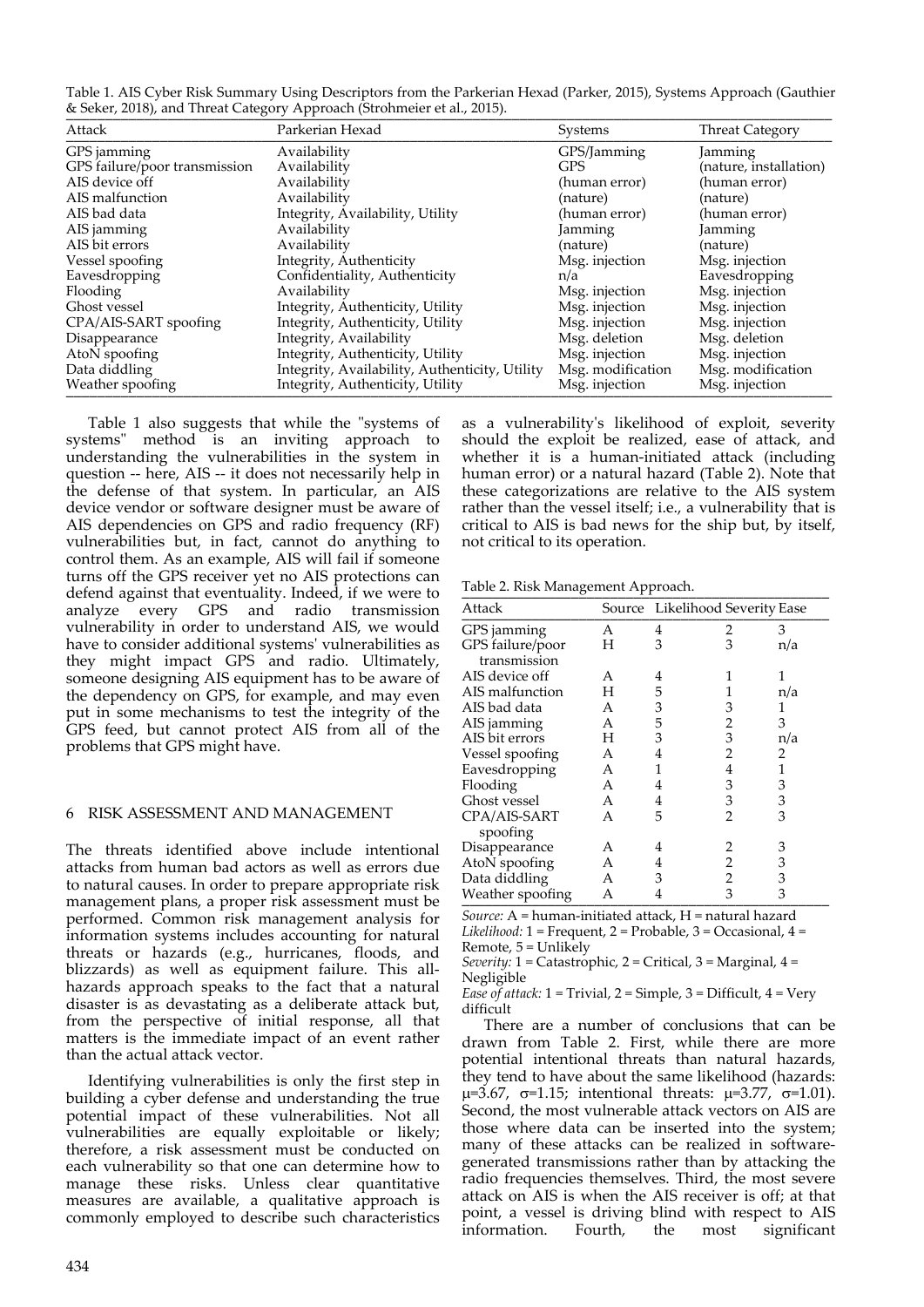vulnerabilities in AIS affect individual AIS messages rather than the entire AIS system itself. Finally, most of the intentional threats result directly from the fact that AIS messages are neither encrypted nor authenticated, coupled with the lack of integrity checking and bit‐error correction mechanisms.

Finally, ease of attack is, in some sense, the most difficult to quantify because the feasibility of an attack often depends upon the adversary. An attack that is beyond the means of a "pedestrian" hacker might be well within the cyberattack toolkit of a nation‐state. In any case, this table seems to suggest that none of the identified vulnerabilities in AIS are "very difficult" to exploit.

## 7 FUTURE RESEARCH

Understanding the vulnerabilities of AIS provides a number of ideas about where to shore up the system. There are a variety of directions that might lead to added security in AIS; some of these ideas are borrowed from the aviation industry. Consider:

- Some form of physical (radio transmission) layer authentication. This methodology varies in its difficulty, cost, and scalability, and would require additional AIS software and/or hardware, but would not change the AIS protocol itself (Strohmeier et al., 2015).
- Use of Kalman filtering or other techniques to track relative signal strength of individual ship transmissions in order to detect possible spoofing of that ship by an attacker. The cost and difficulty for such an approach would be low although scalability might be difficult. As above, no new AIS messages would be required (Strohmeier et al., 2015).
- Encrypted AIS (EAIS) has already been proposed (USCG, 2014) and some variants are in limited use for special‐purpose fleets. EAIS, however, has limited utility for any vessel outside of the "trusted" group. Using some form of lightweight<br>public-key infrastructure (PKI) for AIS public‐key infrastructure (PKI) for AIS communication security, not terribly unlike the use of certificates in the Secure Sockets Layer (SSL) already in widespread use on the Web, could prevent certain types of attacks, such as man‐in‐ the‐middle spoofing. The downside to this approach is the high degree‐of‐difficulty to design and implement, and likely high cost to deploy widely (Strohmeier et al., 2015).
- An AIS position message contains a shipʹs latitude, longitude, course (bearing), rate and direction of turn, and speed. The rate at which these messages are transmitted is based upon the vesselʹs speed and whether it is maneuvering; in any case, a ship will change position by no more than about 230 feet (69 meters) between sequential reports. It should be relatively simple, therefore, for a receiver to predict the sender's approximate location at the next transmission. Predictive AIS has been described by a number of sources as a way to use historic AIS information to predict the path of other vessels (Hexeberg, Flåten, Eriksen, & Brekke, 2017; Last, Bahlke, Hering‐Bertram, & Linsen, 2014; Mazzarella, Arguedas, & Vespe, 2015), and these methods are already used for

research and practice for additional collision avoidance techniques and better understanding of traffic patterns. But if a station stores the position at just the last transmission, it can predict a range where the sender should be at the next transmission. If the next announced position, or any of the associated message parameters, vary greatly from the prediction, that could indicate an integrity problem. This type of capability would require additional software, but would be relatively simple and inexpensive to deploy, and could be a simple add‐on to existing equipment without requiring any change to the AIS protocol.

## 8 CONCLUSIONS

We have all become more and more dependent upon technology. Many younger mariners do not recall a day at sea without radar, GPS, AIS, ECDIS, and the other myriad data, communication, and navigation systems aboard todayʹs large ships. Indeed, the U.S. Navy stopped teaching celestial navigation in 1996 due to the prevalence of GPS; they brought it back 20 years later most likely due to the susceptibility of cyber threats against GPS (Hrala, 2016). Hardware engineers, software developers, protocol designers, and researchers must maintain awareness of the potential cyber threats and vulnerabilities in all systems that they build and this security awareness must be built-in from the beginning of a project. The framework and taxonomy proposed here are small steps that demonstrate that these methods can be employed throughout the transportation sector and, presumably, applied to other critical infrastructures.

The model described here focuses on identifying vulnerabilities in our systems rather than identifying threat actors. A well‐known cybersecurity maxim states, "If you know the vulnerabilities (weaknesses), you've got a shot at understanding the threats (the probability that the weaknesses will be exploited, how, and by whom)... But if you focus only on the threats, you're likely to be in trouble" (Johnston, 2018, p. 10). The object lesson is that if you concentrate on who is trying to attack you, you will mostly likely get it wrong because it is hard to correctly predict threats and, in any case, as suggested above, threats are beyond your control. Vulnerabilities, on the other hand, are easier to identify, particularly if you think like an attacker.

In terms of the improved situational awareness promised by AIS, it is important to realize that while loss of AIS decreases safety in the immediate area, there are many other mechanisms to compensate for its loss, such as radar, radio, increased human lookouts, etc. AIS, then, is an important part of vessel safety but its absence does not cause safety at sea to fall apart. The potential devastating impact of AIS vulnerabilities would come about if attackers relentlessly exploited the lack of integrity and authentication checking, and bombarded the system with enough bogus messages so as to threaten the very veracity of the system. Indeed, in this latter case, AIS could be viewed as doing more harm than good, and if only a tiny fraction of AIS messages are fake, users will lose confidence in the entire system.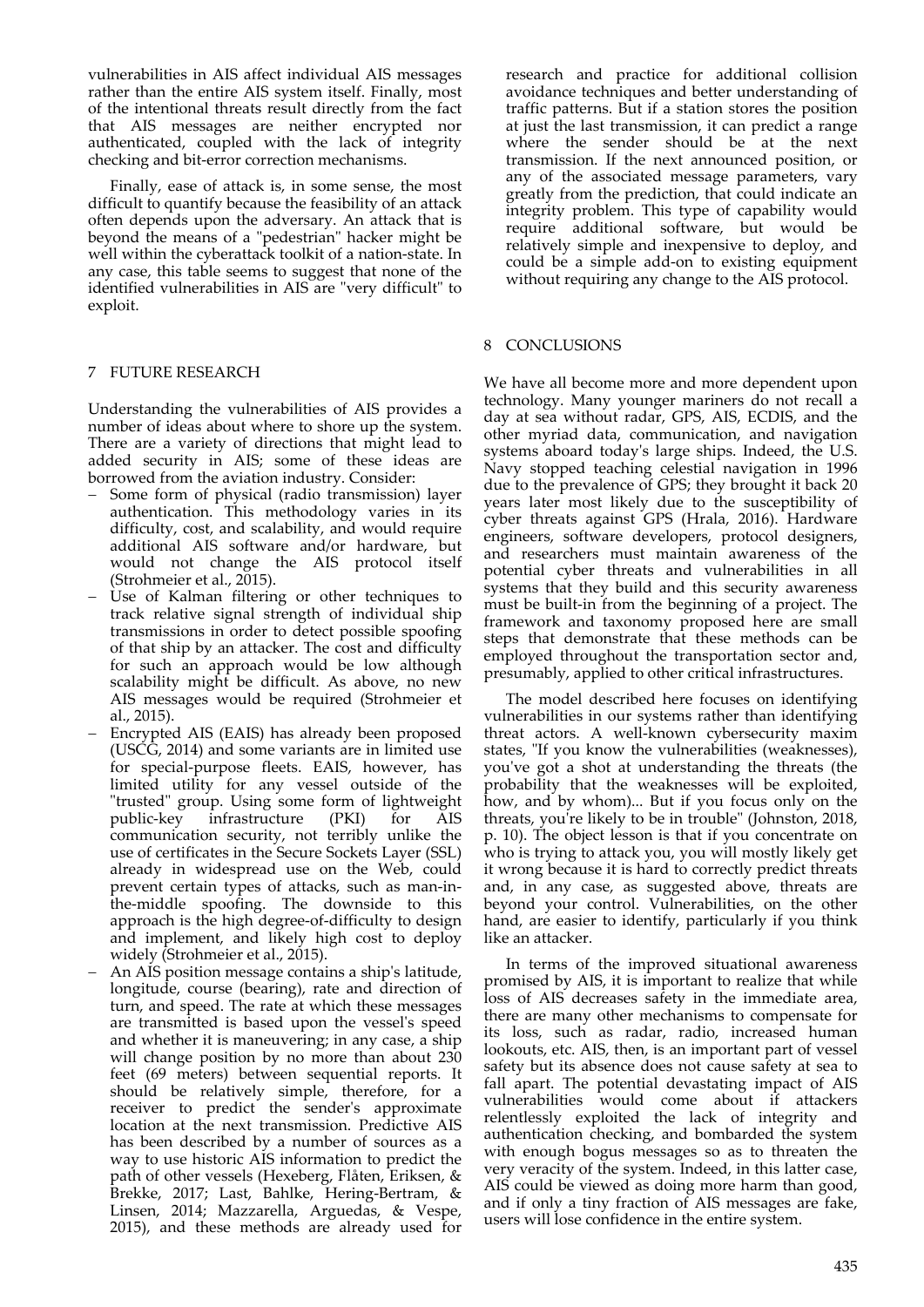## REFERENCES

- Balduzzi, M., Wilhoit, K., & Pasta, A. (2014, December). *A Security Evaluation of AIS*. Trend Micro Research Paper. Retrieved from https://www.trendmicro.com/cloud‐ content/us/pdfs/security-intelligence/white-papers/wpa‐security‐evaluation‐of‐ais.pdf
- Barki, D., & Délèze‐Black, L. (Eds.) (2017). *Review of Maritime Transport 2017*. United Nations Conference On Trade And Development, UNCTAD/RMT/2017. New Retrieved from http://unctad.org/en/PublicationsLibrary/rmt2017\_en.pd f
- Boukhtouta, A., Mouheb, D., Debbabi, M., Alfandi, O., Iqbal, F., & El Barachi, M. (2015). Graph‐theoretic characterization of cyber‐threat infrastructures. *Digital Investigation*, *14*, S3‐S15. Retrieved from https://www.dfrws.org/sites/default/files/session‐ files/paper-graph-theoretic\_characterization\_ of\_cyberthreat\_infrastructures.pdf
- Czaplewski, K., & Goward, D. (2016, June). Global Navigation Satellite Systems – Perspectives on Development and Threats to System Operation. *TransNav, The International Journal on Marine Navigation and Safety of Sea Transportation*, *10*(2), 183‐192. https://doi.org/10.12716 /1001.10.02.01
- Gauthier, R.,  $\&$  Seker, R. (2018, January). Addressing Operator Privacy in Automatic Dependent Surveillance ‐ Broadcast (ADS‐B). In *Proceedings of the 51st Hawaii International Conference on System Sciences (HICSS)*, Waikoloa Village, HI, USA, pp. 52‐61.
- Haass, J., Craiger, J.P., & Kessler, G.C. (2018). A Framework and Taxonomy for Aviation Cybersecurity. In *Proceedings of the 2018 IEEE National Aerospace & Electronics Conference (NAECON) 2018*, July 23‐26, 2018, Dayton, Ohio. Los Alamitos (CA): IEEE Press.
- Haass, J.C., Sampigethaya, K., & Capezzuto, V. (2016, July). Aviation Cybersecurity: Opportunities for Applied Research. *Transportation Research Board TR News Magazine*, *(304)*39‐43.
- Hexeberg, S., Flåten, A.L., Eriksen, B.H., & Brekke, E.F. (2017). AIS‐Based Vessel Trajectory Prediction. In *Proceedings of the 2017 20th International Conference on Information Fusion (Fusion)*, Xiʹan, pp. 1‐8. https://doi.org/10.23919/ICIF.2017.8009762
- Hrala, J. (2016, February 12). The Scary, Practical Reason The US Navy Is Once Again Teaching Celestial Navigation. *Science Alert* Web site. Retrieved from https://www.sciencealert.com/the‐scary‐practical‐ reason‐the‐navy‐is‐once‐again‐teaching‐celestial‐ navigation
- International Maritime Organization (IMO). (2002, July 1). *International Convention for the Safety of Life at Sea (SOLAS)*, Chapter V (Safety of Navigation), Regulation 19 (Carriage requirements for shipborne navigational systems and equipment). Retrieved from https://mcanet.mcga.gov.uk /public/c4/solas/index.html
- International Maritime Organization (IMO). (2018). Maritime Security ‐ AIS Ship Data. *AIS Transponders* Web page. Retrieved from http://www.imo.org/en/OurWork/Safety/Navigation/Pa ges/AIS.aspx
- International Telecommunication Union (ITU). (2014, February). *Technical Characteristics for an Automatic Identification System Using Time Division Multiple Access in the VHF Maritime Mobile Frequency Band*. M‐Series: Mobile, radiodetermination, Amateur and Related Satellite Services. ITU‐R Recommendation M.1371‐5. Retrieved from https://www.itu.int/dms\_pubrec/itur/rec/m/R‐REC‐M.1371‐5‐201402‐I!!PDF‐E.pdf
- International Telecommunication Union (ITU). (2015, March). *Assignment and Use of Identities in the Maritime Mobile Service*. M‐Series: Mobile, radiodetermination, Amateur and Related Satellite Services.<br>Recommendation M.585-7. Retrieved Recommendation M.585-7. Retrieved from

https://www.itu.int /dms\_pubrec/itu-r/rec/m/R-REC-M.585‐7‐201503‐I!!PDF‐E.pdf

- Johnston, R.G. (2018, August). Vulnerabilities Trump Threats Maxim. *Security Maxims*. Right Brain Sekurity. Retrieved from http://rbsekurity.com/Papers/security maxims with axe.pdf
- Kessler, G.C. (2018, August 11). An Overview of Cryptography. https://www.garykessler.net/library/crypto.html
- Kessler, G.C. (In press, expected 2019, Spring). Cybersecurity in the Maritime Domain. *Proceedings of the USCG Marine Safety & Security Council*.
- Last, P., Bahlke, C., Hering‐Bertram, M., & Linsen, L. (2014, September). Comprehensive Analysis of Automatic Identification System (AIS) Data in Regard to Vessel Movement Prediction. *The Journal of Navigation*, *67*(5), 791‐809. https://doi.org/10.1017/S0373463314000253
- Mansouri, M., Gorod, A., Wakeman, T.H., & Sauser, B. (2009). A Systems Approach to Governance in Maritime Transportation System of Systems. *Proceedings of the IEEE International Conference on System of Systems Engineering (SoSE)*. Albuquerque, NM.
- MarEx. (2018, April 3). Kongsberg and Wilhelmsen Launch Autonomous‐Shipping JV. *The Maritime Executive*. https://www.maritimeexecutive.com/article/kongsberg‐and‐wilhelmsen‐ launch‐autonomous‐shipping‐jv
- Mazzarella, F., Arguedas, V.F., & Vespe, M. (2015). Knowledge‐Based Vessel Position Prediction Using Historical AIS Data. In *Proceedings of 2015 Sensor Data Fusion: Trends, Solutions, Applications (SDF)*, Bonn, 2015, pp. 1‐6. https://doi.org/10.1109/SDF.2015.7347707
- Parker, D.B. (2015). Toward a New Framework for Information Security? In S. Bosworth, M.E. Kabay, & E. Whyne (Eds.), *Computer Security Handbook*, 6th ed. (pp 3.1‐3.23). Hoboken, NJ: John Wiley & Sons, Inc.
- Purton, L., Abbass, H., & Alam, S. (2010). Identification of ADS‐B System Vulnerabilities and Threats. In *Proceedings of the Australasian Transport Research Forum 2010*, 29 September ‐ 1 October 2010, Canberra, Australia.
- Raymond, E.S. (2016, August). AIVDM/AIVDO Protocol Decoding. Version 1.52. Retrieved from http://catb.org/gpsd/AIVDM.html
- Ridden, P. (2018, September 4). Unmanned Surface Vessel Successfully Crosses Atlantic. *New Atlas* Web site. Retrieved from https://newatlas.com/offshore-sensingsailbuoy‐met‐atlantic/56204/
- Roberts, F.S. (2015, January). Vulnerabilities of Cyber‐ Physical Systems: From Football to Oil Rigs. Retrieved from http://www.dimacs.rutgers.edu/People/Staff/ froberts/CyberPhysicalSystemsFootballOilRigs1‐3‐ 15.pptx.pdf
- Serpanos, D. (2018, March). The Cyber-Physical Systems Revolution. *Computer*, *51*(3), 70‐73.
- Shine Micro.  $(n,d)$ . AIS Overview. Retrieved from https://www.shinemicro.com/ais‐overview/
- Strohmeier, M., Lenders, V., & Martinovic, I. (2015). On the Security of the Automatic Dependent Surveillance-Broadcast Protocol. *IEEE Communications Surveys & Tutorials*, *17*(2), 1066‐1087.
- U.S. Coast Guard (USCG). (2014, June 4). *Encrypted Automatic Identification System (EAIS) Interface Design* Command, Control, and Communications Engineering Center (C3Cen).Retrieved from https://epic.org/foia/dhs/uscg/nais/EPIC‐15‐05‐29‐ USCG‐FOIA‐20151030‐Production‐2.pdf
- U.S. Coast Guard (USCG). (2018, July 24). AIS Requirements. USCG Navigation Center Web site. Retrieved from  $\sim$ https://www.navcen.uscg.gov/?pageName=AISRequire mentsRev
- U.S. Department of Transportation (DOT). (n.d.). Marine Transportation System (MTS). Maritime Administration  $(MARAD)$